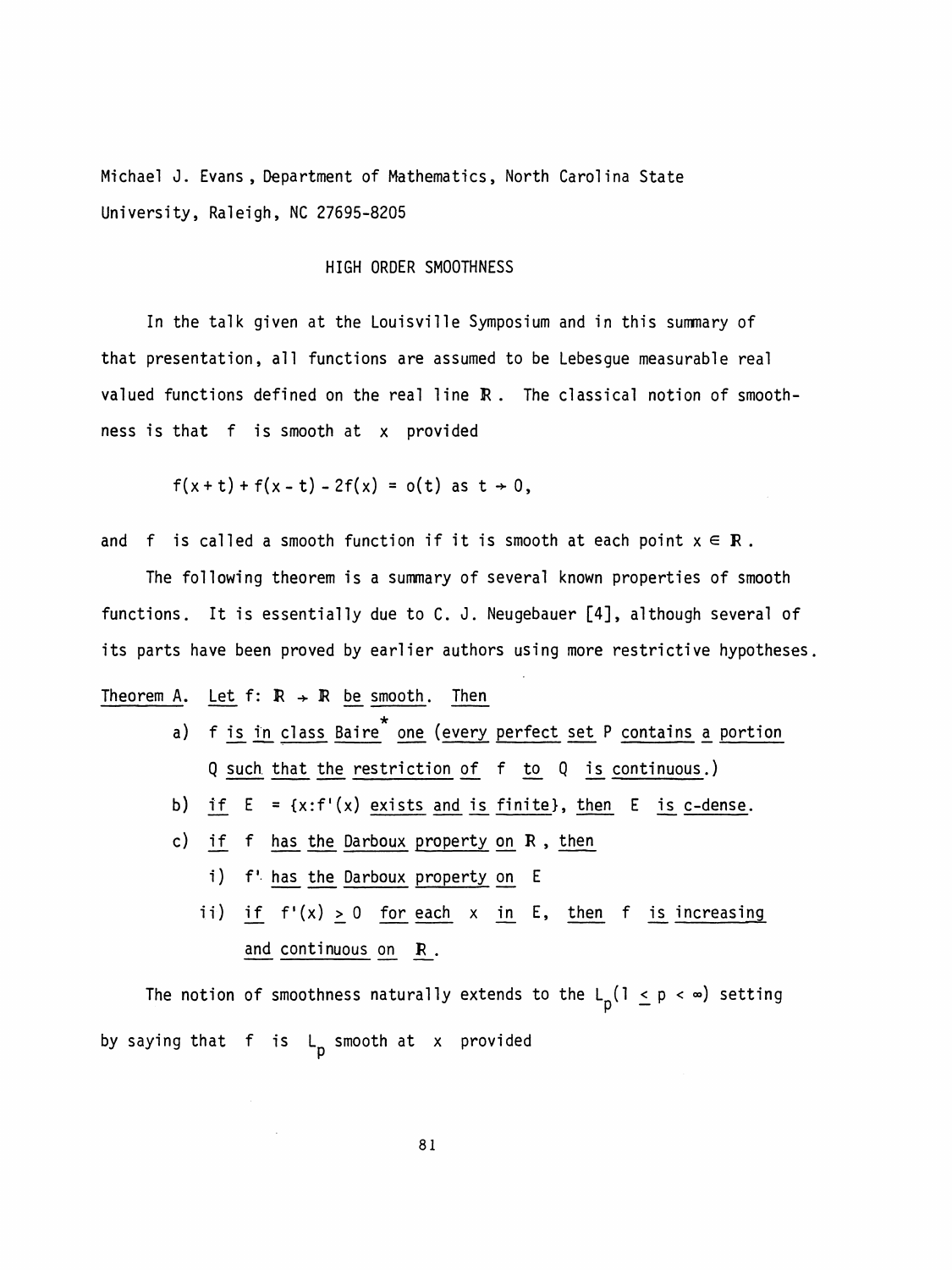$$
\{\frac{1}{h}\int_{0}^{h} |f(x+t)+f(x-t)-2f(x)|^{p}dt\}^{\frac{1}{p}} = o(h) \text{ as } h \to 0
$$

and f is called an L<sub>n</sub> smooth function provided that f is L<sub>n</sub> smooth  $(x - t) - 2f(x)|^p dt$ <sup>p</sup> = o(h) as h + 0<br>p smooth function provided that f is L<sub>p</sub> at each real number x.

 Neugebauer [4] and 0' Mal ley [6] have established the following analog to Theorem A.

Theorem A.

\nTheorem B. Let 
$$
f: R \rightarrow R
$$
 be  $L_p$  smooth. Then

\na)  $f$  is in class Baire<sup>\*</sup> one

\nb) if  $E_p = \{x : f'_L(x) \text{ exists and is finite}\}, \text{ then } E_p \text{ is c-dense}$ 

\nc) if  $f$  has the Darboux property on  $R$ , then

\ni)  $f'_L_p$  has the Darboux property on  $E_p$ 

\nii) if  $f'_L(x) \geq 0$  for each  $x$  in  $E_p$ , then  $f$  is nondecreasing and continuous on  $R$ .

Turning now to the high order setting, we say that  $f$  has a  $k^{th}$  Peano derivative at x if there is a polynomial  $Q_{x,k}(t)$  of degree at most k such that  $Q_{x, k}(0) = f(x)$  and

$$
f(x + t) - Q_{x,k}(t) = o(t^k)
$$
 as  $t \to 0$ ,

т.n and the value of this  $\kappa$  really derivative at  $\kappa$  is denoted where  $f_k(x)/k!$  is the coefficient of  $t^k$  in  $Q_{x,k}(t)$ .

If there is a polynomial  $P_{x, k}(t)$  of degree at most k for which

$$
\frac{1}{2}[f(x+t)+(-1)^{k}f(x-t)] - P_{x,k}(t) = o(t^{k}) \text{ as } t \to 0,
$$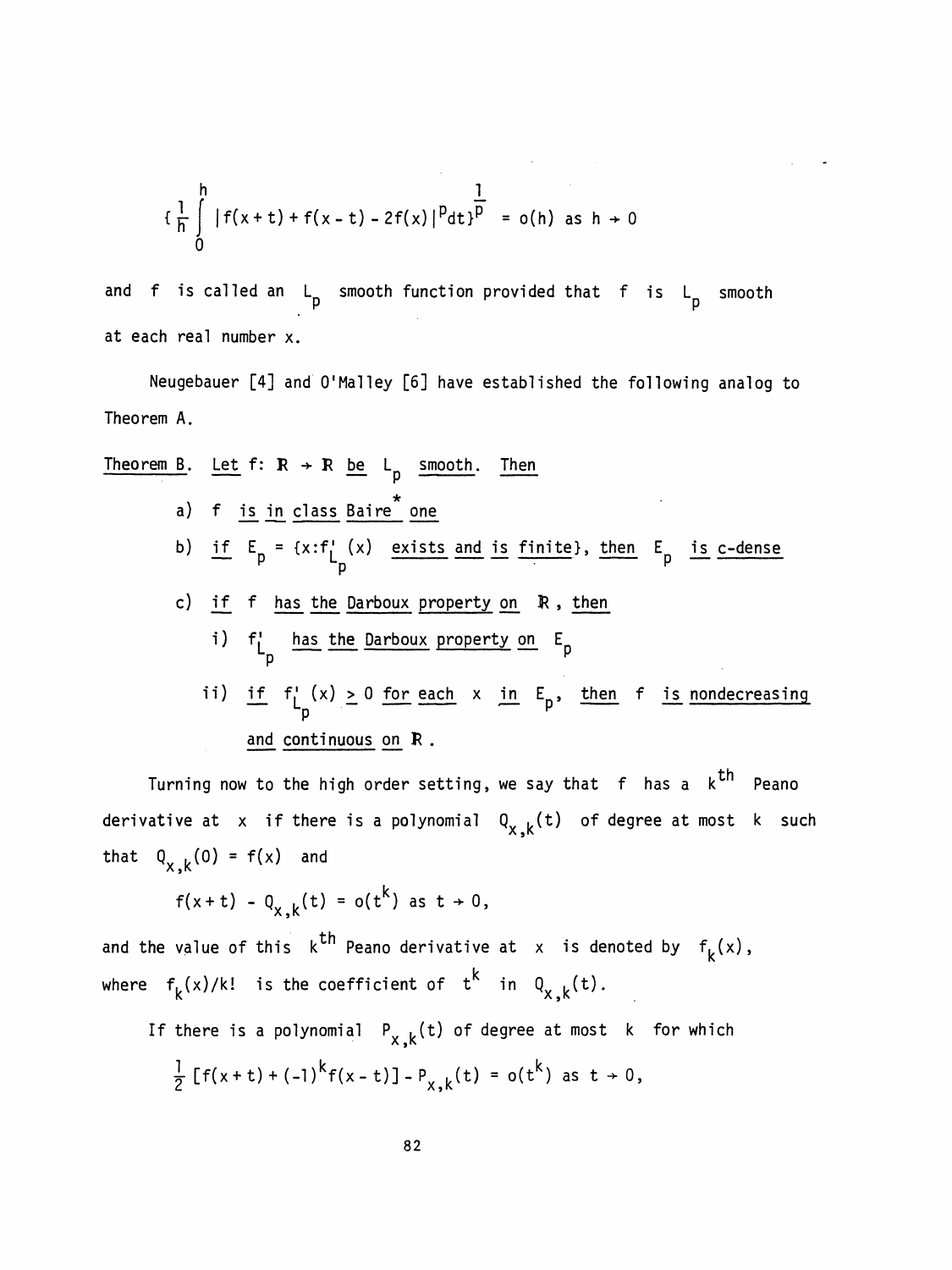then f is said to have a  $k^{th}$  symmetric derivative (frequently called a k<sup>th</sup> derivative in the sense of de la Vallee Poussin) at  $\,$  and the value of k<sup>th</sup> derivative in the sense of de la Vallee Poussin) at x and the val<br>this derivative at x is denoted by D<sup>k</sup>f(x), where D<sup>k</sup>(f)x/k! is the coefficient of  $\;$  t $\dot{ } \;$  in  $\;$  P $_{\sf x \, ,k}$ (t). (If  $\;$  k  $\;$  is even, we shall further require that  $P_{x,k}(0) = f(x)$ .)

 Following T.K. Dutta [1], we now define high order smoothness in the following manner. Suppose that m is a natural number greater than or equal to 2 and that f has an m-2 symmetric derivative at x. We say that f is m- smooth at x provided,

$$
\frac{1}{2}[f(x+t)+(-1)^{m}f(x-t)] - P_{x,m-2}(t) = o(t^{m-1}) \text{ as } t \to 0,
$$

and  $f$  is said to be m-smooth if it is m-smooth at each  $x$  in  $R$ . The following result, a high order analog of Theorem A, is primarily due to Dutta [1], with the hypotheses and conclusions sharpened to their current state by the present author in [2] and [3].

| Theorem A <sup>1</sup> . Let $f: R \rightarrow R$ be m-smooth. Then                                       |                                                                                   |
|-----------------------------------------------------------------------------------------------------------|-----------------------------------------------------------------------------------|
| a) $D^{m-2}f$ is in class Baire <sup>*</sup> one                                                          |                                                                                   |
| b) $f^{(m-2)}$ exists finitely on an open dense set and is continuous                                     |                                                                                   |
| there                                                                                                     | c) if $E = \{x : f_{m-1}(x) \text{ exists and is finite}\}$ , then $E$ is c-dense |
| d) if $f_{m-2}$ exists on $R$ and $f$ has the Darboux property on $R$ ,                                   |                                                                                   |
| then                                                                                                      | i) $f_{m-1}$ has the Darboux property on $E$                                      |
| ii) if $f_{m-1}(x) \geq 0$ for each $x$ in $E$ , then $f_{m-2}$ is non-decreasing and continuous on $R$ . |                                                                                   |